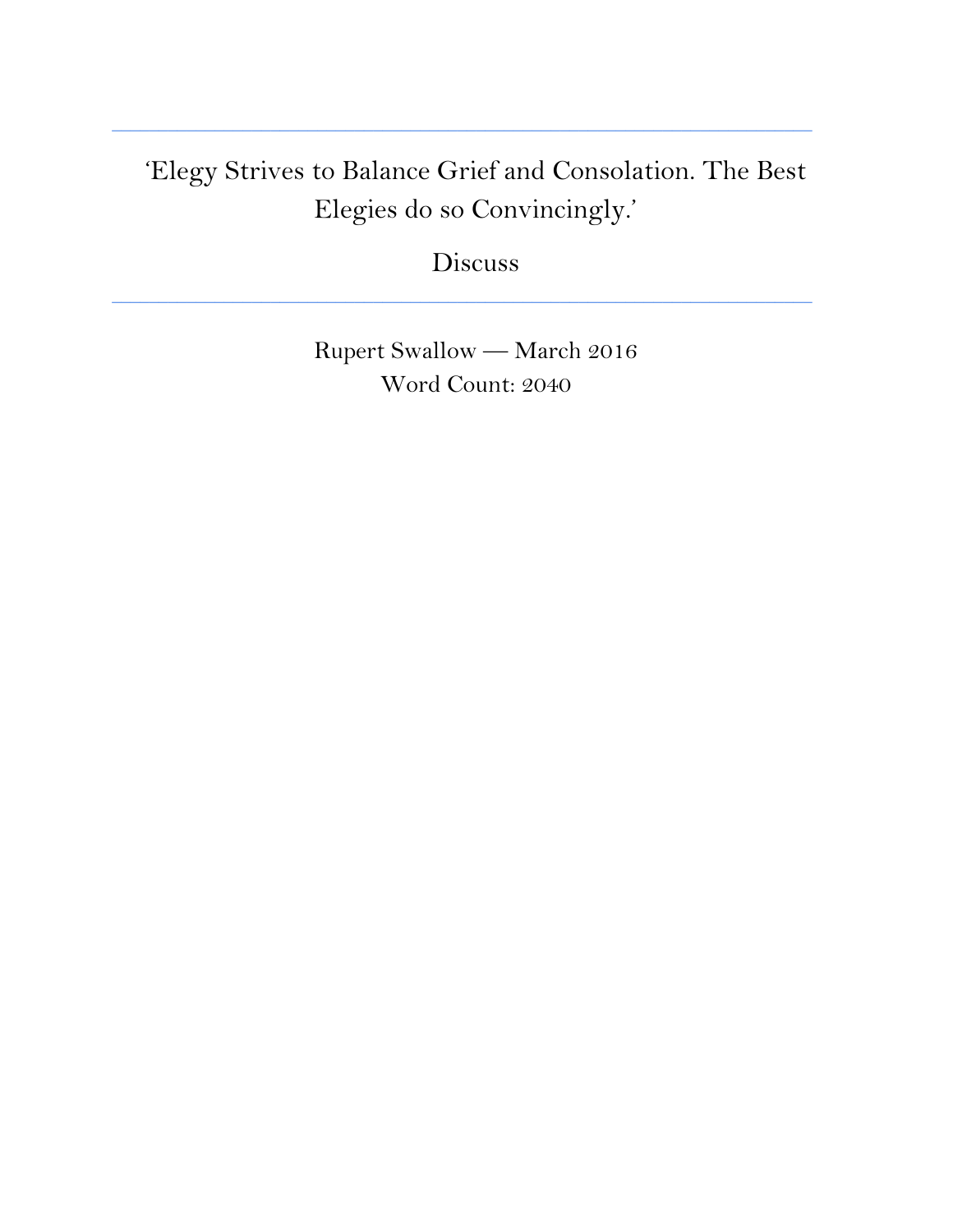Rupert Swallow 2

Elegy is a poetic genre defined by conventions and cultural assumptions, rather than a set form or metre. Elegy is the response to loss, often to a death, or sometimes to lost values, opportunities, or potential. This response, part of the 'successful work of mourning', in more typical Elegies such as John Milton's *Lycidas,* affects a consolatory reconciliation with the fact of the loss through a catharsis of grief. The balance that traditional elegy strikes between grief and consolation is a central part of its poetic purpose but it is only a part, one of the numerous conventions that define the genre, many of which can be seen as poetic analogues of mourning. Other characteristic features are its idealisation of the deceased, the application of the particular problem in the poem to the universal, and the dichotomy of the simultaneous need both to remember and to forget the dead. Elegy as a genre may traditionally use the convention of balancing grief and consolation, but elegies as individual poems, particularly the modern ones which have the framework of conventions to oppose and reference, both explicitly and implicitly, do not have to do so to be effective as poetry. The best elegies do not always balance grief and consolation convincingly because that balance is just one of several conventions which a elegiast might employ in their poetry.

Memory is a central feature of elegy which, as stated before, is, at its simplest, the poetic response to loss. In *Lycidas*, a poem which employs many of the conventions of elegy, memory is a key feature in the balance between grief and consolation. Grief involves the act of remembering the person while consolation involves recognising the need to forget them. This duality can be clearly seen in *Lycidas*. For example, in the idealised remembrance of their time

<sup>1</sup> Peter M. Sacks, *The English Elegy: Studies in the Genre from Spenser to Yeats*, (London and Baltimore: John Hopkins University Press, 1985), p.169.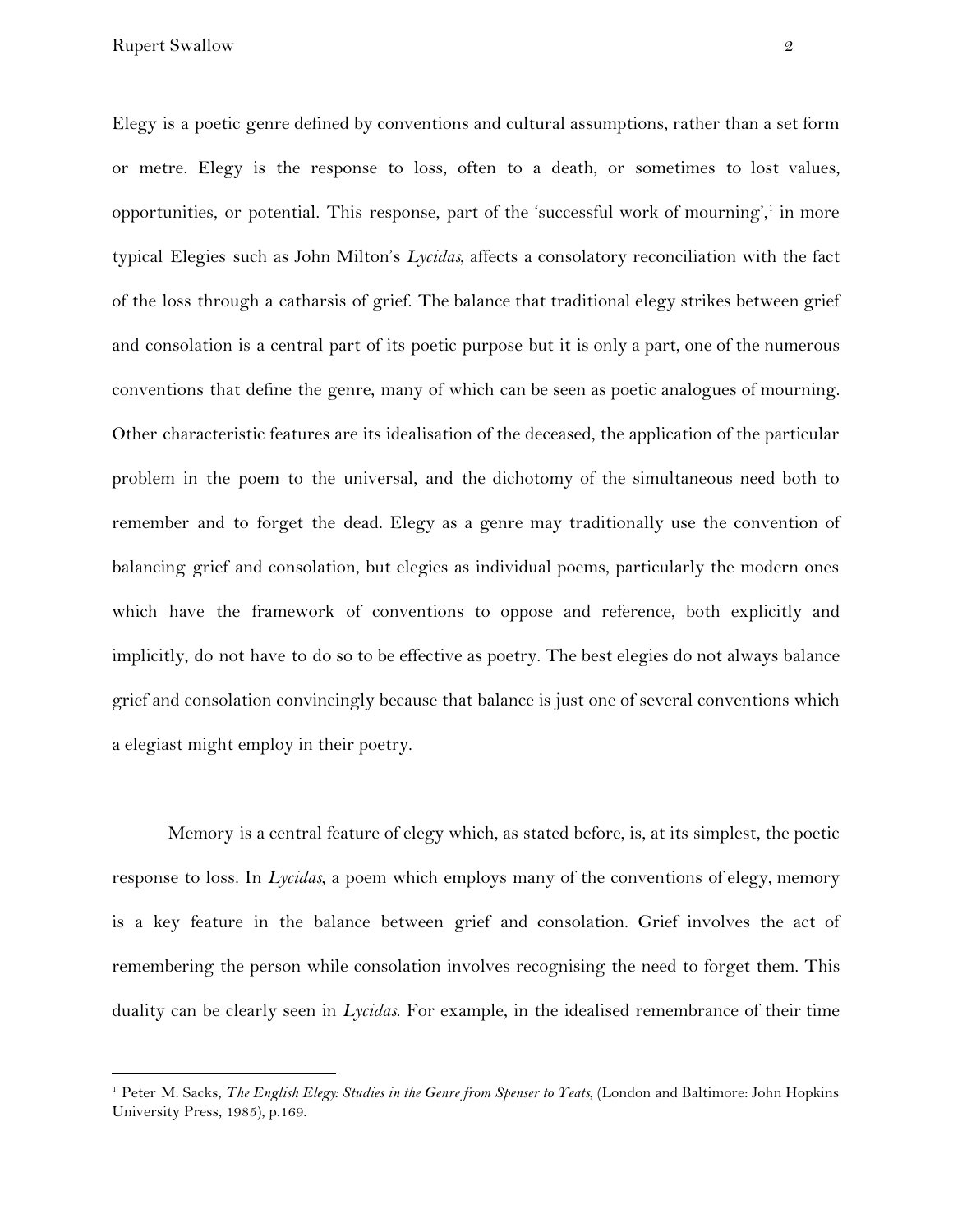together at Cambridge, the chiastic arrangement on 'together both  $[\dots]$  both together'<sup>2</sup> emphasises their closeness at the time, though this is balanced by the fact that the separation between the two phrases could be seen as an acknowledgement of the separation caused by death. Likewise, the subtitle of 'In this Monody the author bewails a learned friend'<sup>3</sup> clearly shows Milton's grief for King, now dead, and also begins the process of remembrance, leading to consolation, which the poem will enact. This process of remembrance continues in lines 12-14

He must not float upon his watery bier

Unwept, and welter to the parching wind,

Without the meed of some melodious tear.

in which the process of lamentation, remembering the dead with the shedding of melodious tears, is necessary to pay suitable homage to King, already idealised into the Orphean Lycidas.

The convention that elegy, as a poetic analogue of mourning, should offer consolation, by means of a process of grieving, is one deeply ingrained into the genre and into Christian culture in general. In fact it can be seen since Biblical times; Jesus says in the Sermon on the Mount 'Blessed are they that mourn: for they shall be comforted.'<sup>4</sup> Thus the movement from despair to joy, grief to consolation, in Christian elegies, in which 'the lyric reversal from grief and despair to joy occurs when the elegiast realises that death in this world is the entry to a higher life', $\delta$  is also part of a movement from death to life. The tendency in conventional elegy to achieve consolation through a recognition of immortality is also applicable in a secular

<sup>2</sup> *Lycidas*, Ed. Mark Strand and Eavan Boland, *The Making of a Poem: A Norton Anthology of Poetic forms*, (New York: Norton, 2001), p.174.

<sup>3</sup> *Lycidas*, *The Making of a Poem,* p.173

<sup>4</sup>Anon, *The Bible: Authorised King James Version with Apocrypha*, (Oxford: Oxford University Press, 1997), Matthew Ch.5.4.

<sup>5</sup> M. H. Abrahms, *A Glossary of Literary Terms*, (London : Harcourt Brace College Publishers, c1999), p.211.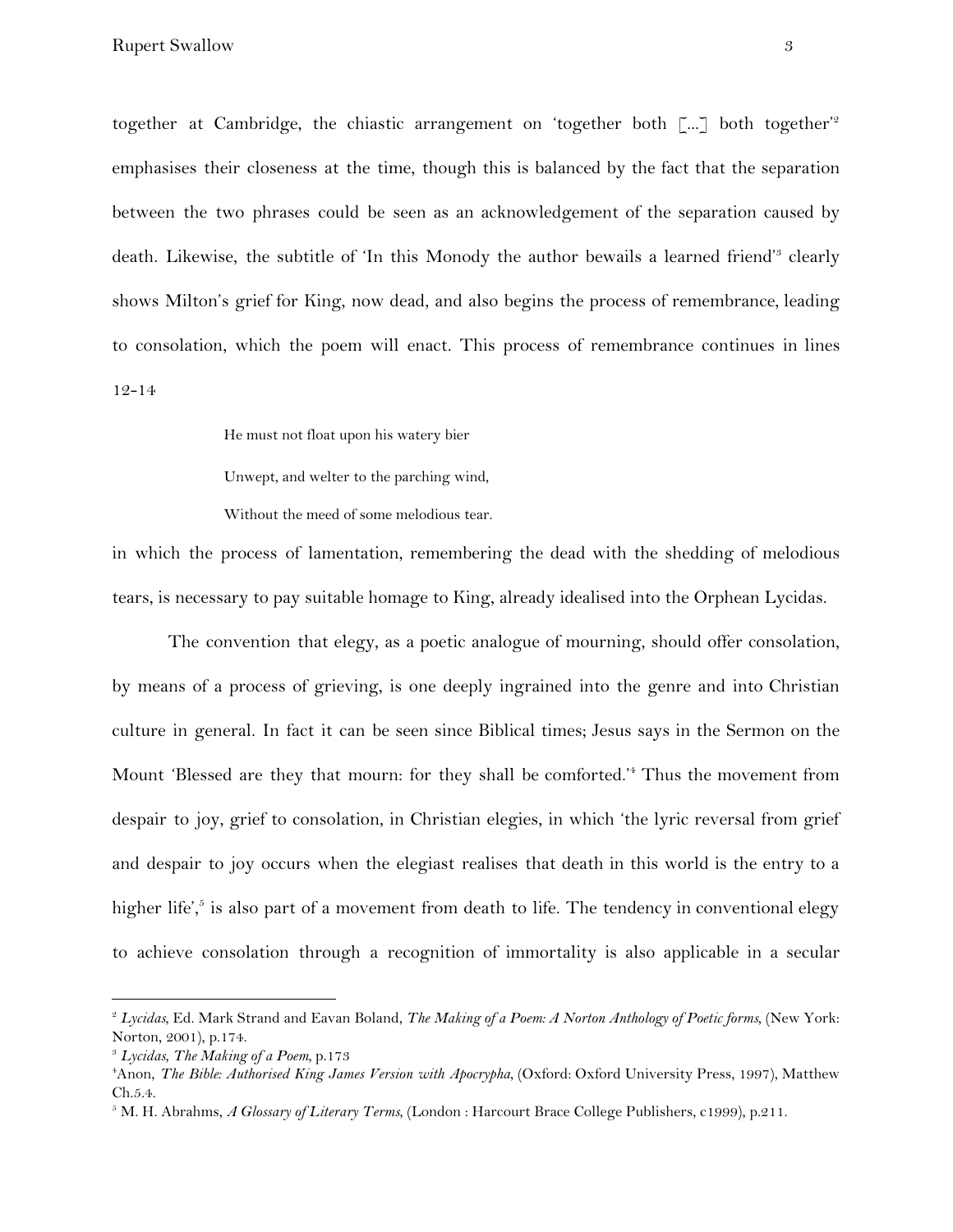context. Often, as in King's poetic transformation into the godlike Lycidas, immortality, and thus consolation, is also achieved through the very act of enshrinement in poetry, or through the recognition of the possibility of renewal in Nature through the yearly progression of the seasons, in which the bleakness of winter is balanced by the consolation of new life in the spring.

In *Lycidas,* this mourning process, in a way that is characteristic of elegy, which has a strong socio-cultural element — Abrahms described it as 'coauthored by its community'<sup>6</sup> — is transposed more widely, onto the landscape around him, as well as onto the various accoutrements of the pastoral idyll Milton invokes, 'Woeful shepherds'<sup>7</sup> and

… thee the woods and desert caves,

With wild thyme and the gadding vine o'ergrown,

And all their echoes.... 8

This extends even to the symbolic flowers on Lycidas's grave; 'every flower that sad embroidery wears/  $\lceil ... \rceil$  And daffadillies fill their cups with tears'.<sup>9</sup> This transposition of feeling and the process of mourning gives the poet's personal sense of loss a wider resonance and is thus part of the cathartic process of grieving. If grief is the sorrow caused by a sense of loss, then consolation is the positive emotion which comes from the catharsis which the expression of grief, through mourning, evokes. This process of transposition is also the means by which consolation is achieved since it is part of the 'work of mourning'<sup>10</sup> which Freud described as

<sup>6</sup> Ed. Mark Strand and Eavan Boland, *The Making of a Poem: A Norton Anthology of Poetic forms*, (New York: Norton, 2001), p.167.

<sup>7</sup> *Lycidas*, p.177.

<sup>8</sup> *Lycidas*, p.174.

<sup>9</sup> *Lycidas*, p.177.

<sup>10</sup> Sigmund Freud, 'Mourning and Melancholia', *The Standard Edition of the complete Psychological works of Sigmund Freud, Volume XIV,* Ed. James Strachey, (London: Hogarth Press, 1994), p.243.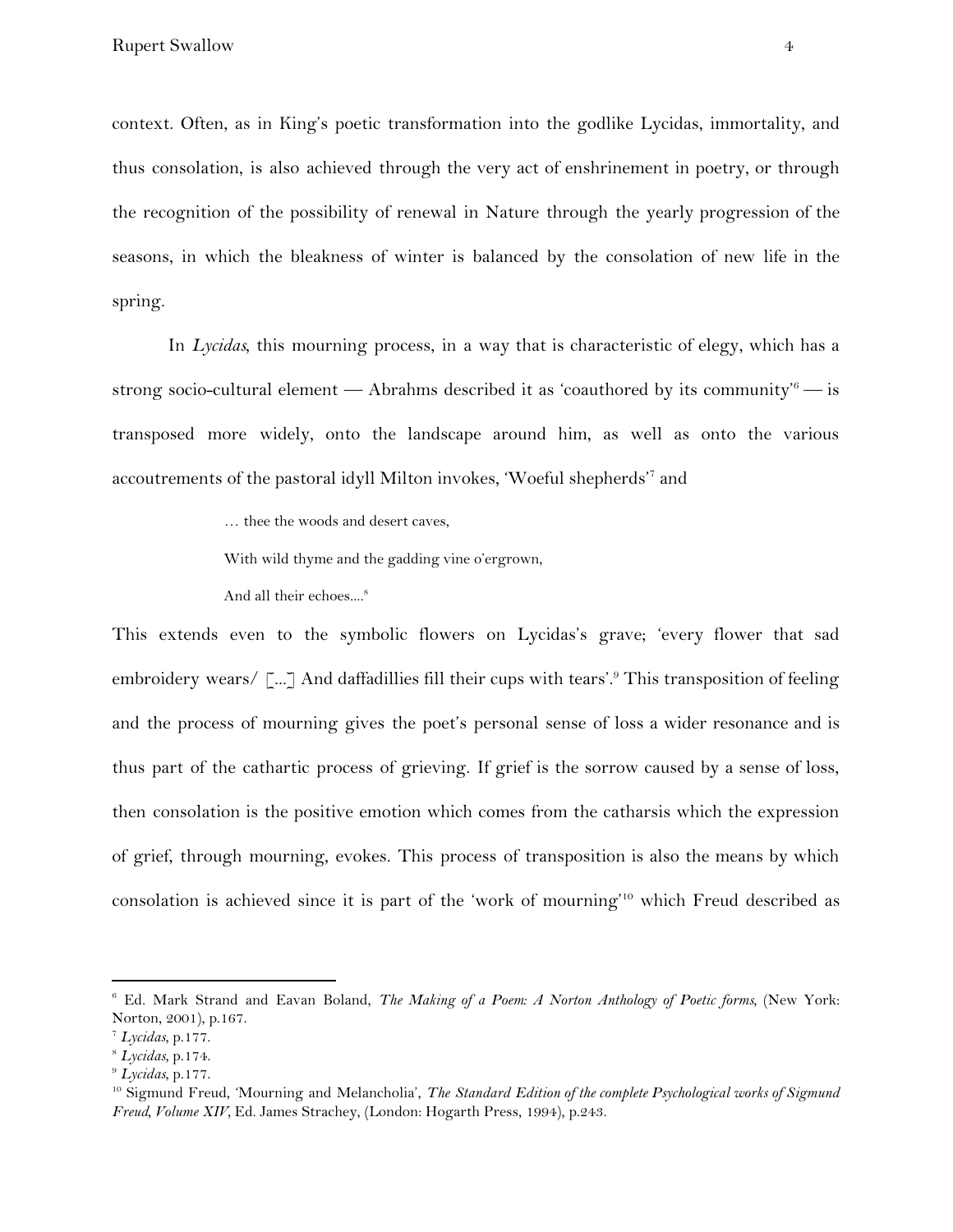Rupert Swallow 5

necessary to recover properly from the grieving state and to avoid melancholia. Freud wrote 'when the work of mourning is completed the ego becomes free and uninhibited again' and one might thus see the process of translocating one's grief to other objects and people as part of this process of freeing the ego. The balance here between grief and consolation is, here, convincingly even and intricately linked.

The lack of a set form in *Lycidas* might be seen as another way Milton strives towards a balance between grief and consolation. Obviously, regular iambic lines such as 'For Lycidas is dead, dead ere his prime,'<sup>11</sup> and 'But O the heavy change, now thou art gone,/ Now thou art gone, and never must return!'<sup>12</sup> are like the wailing lamentations of a mourner, simple, though heartfelt, expressions of grief. However, it is in the abruptly shortened lines, the 'unpleasing numbers'<sup>13</sup> that Samuel Johnson objected to so much, such as as can be seen from the emphasis that falls on 'mourn' in line 41, in which the mind of the mourner, disordered by grief, shows itself. In contrast, the perfectly regular blank verse of the last section of the poem,<sup>14</sup> by which time the poet has finally achieved consolation through recognition of King's immortality in Heaven, is perhaps indicative of his now tranquil state of mind.

As can be seen from the ending of *Lycidas*, traditionally elegy moves the reader from the depths of grief and despair to a consolatory sense of optimism for the future; 'Lycidas sunk low, but mounted high'.<sup>15</sup> The poem ends with a sense of finality as 'the sun [ $\ldots$ ] dropped into the western bay', a symbol of death, but also with a sense of renewal as the swain optimistically

<sup>11</sup> *Lycidas*, p.173.

<sup>12</sup> *Lycidas*, p.174.

<sup>13</sup> Samuel Johnson, *Life of Milton*, Quoted from a lecture by Dr Green on 'Pastoral Elegy: Milton's *Lycidas*', 07/12/2015

<sup>&</sup>lt;sup>14</sup> Ff. 'Weep no more, woeful shepherds, weep no more,' *Lycidas*, p.177.

<sup>15</sup> *Lycidas*, p.177.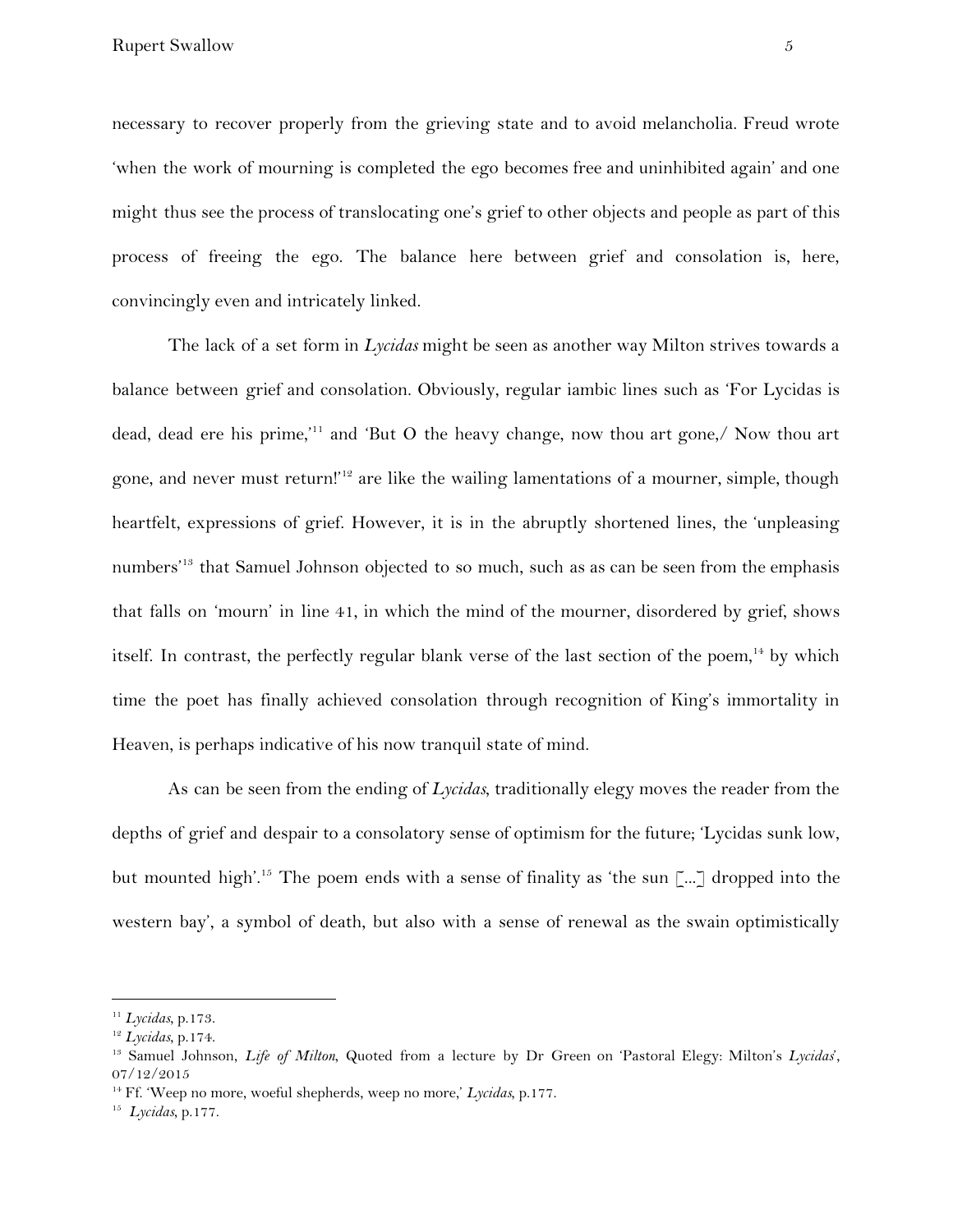'rose, and twitched his mantle blue:/ Tomorrow to fresh woods and pastures new.' A whole host of positive imagery is in these last two lines. The act of rising can be seen as a physical reflection of the psychological consolation achieved. 'Twitched' is a carefree verb, suggestive of an excess of high spirits, and the colour blue has long been appropriated as a symbol of renewal and rejuvenation. Blue obviously has links with water, imagery of which saturates *Lycidas*, initially with negative connotations as the medium in which King died. However, as the poem and the work of mourning progresses, so too do associations with water become more positive; Jesus is described as 'him that walked the waves'<sup>16</sup> and Lycidas, in his apotheosis, become the 'genius of the shore'.<sup>17</sup> 'Tomorrow' obviously looks to the future and, importantly, it is a future associated with a pastoral idyll; the sprightly sibilance in the last five words provide a formal reinforcement of the good times to come. At the culmination of *Lycidas*, by employing many of the conventions both of the pastoral genre and of the elegy, Milton convincingly balances the grief he expressed in the early sections of the poem with an optimistic sense of consolation at the end.

Thus, conventional elegy strives to mix grief and consolation in a controlled progression from the one to the other, in a way analogous to the process of mourning, and can be partially judged on it effectiveness in how convincingly it uses this generic convention, as well as others. On the other hand, modern elegy is far more resistant to such an even balance and, in fact, often resists it, invoking or consciously subverting other elegiac conventions to create its pathos.

<sup>16</sup> *Lycidas*, p.177.

<sup>17</sup> *Lycidas*, p.178.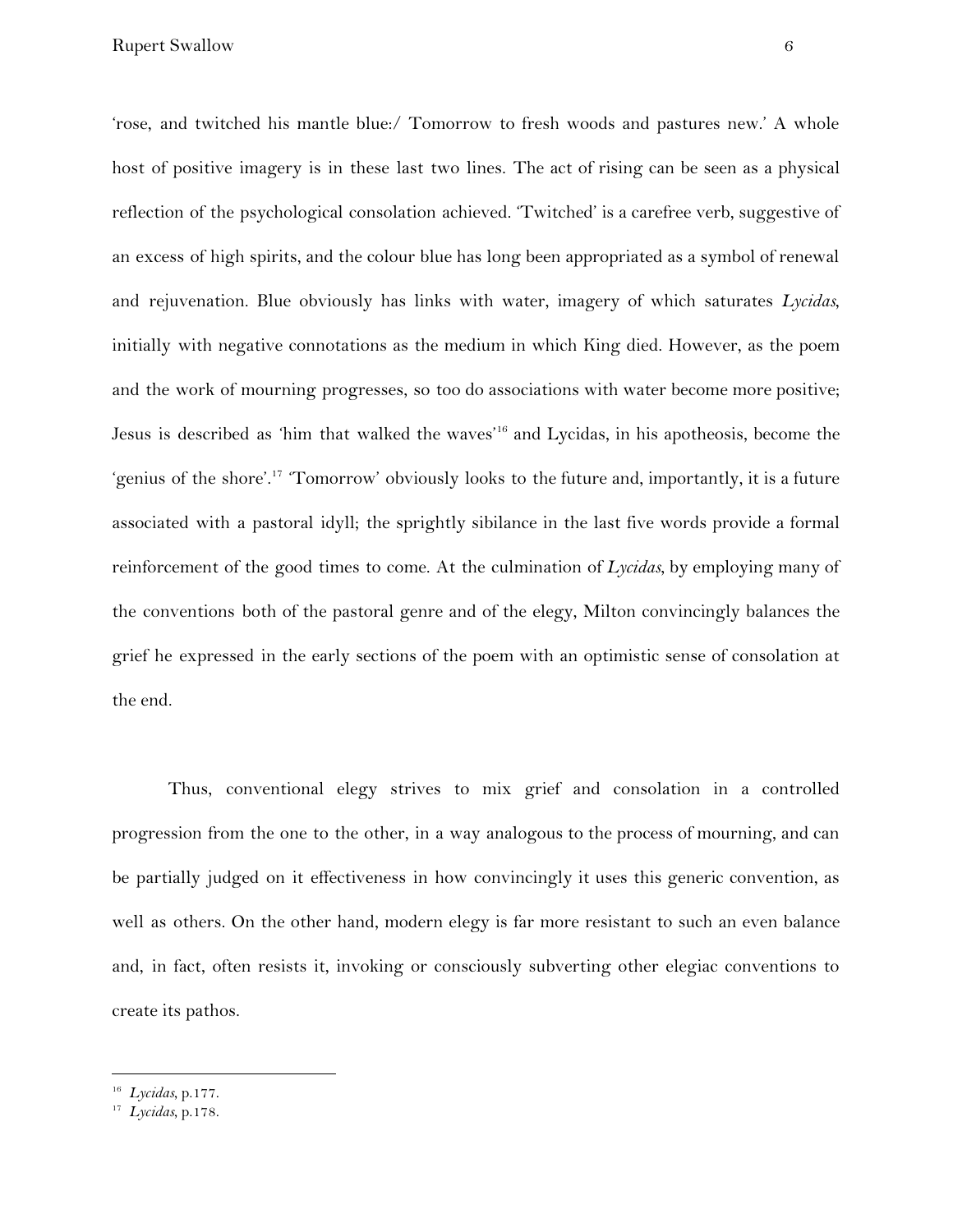This duality of invoking and subverting elegiac convention can be seen in 'Stop all the clocks' by W. H. Auden. The poem firmly resists a consolatory note, as can be seen particularly in its final line 'For nothing now can ever come to any good.'<sup>18</sup> However, while resisting an orthodox consolation in this poem, Auden does conform to other aspects of the genre. For example, the whole poem is a work of mourning, and the first stanza vividly acts out the rituals of a funeral. In fact the stately rhythm of the first stanza, which, in an echo of the tramp of the mourners' feet towards the grave, uses caesura as well as alternating trochaic and iambic feet and monosyllabic imperatives<sup>19</sup> to slow the pace of the line, is an affirmation of the mourning process. Auden expresses grief, but he does not balance it with consolation. Similarly, there are elements of conformity in the sober final instructions in the fourth stanza

The stars are not wanted now: put out every one;

Pack up the moon and dismantle the sun;

Pour away the ocean and sweep up the wood.

These, in reference to elegiac convention, invoke aspects of nature popular in pastoral love lyrics such as 'the stars', 'the moon' and 'sun', and 'the wood', but also serve to show how the speaker's internal world has collapsed. Simultaneously, the impossibility of these actions ever being carried out heightens the poignancy of the speaker's psychological predicament and intensifies the poem as an expression of grief.

As with *Lycidas*, the speaker's grief is expressed through the formal mourning procession, and personal feelings of loss are applied to the public sphere. The difference between the approaches is that, while, in *Lycidas*, the transposition of the feelings of grief to

<sup>&</sup>lt;sup>18</sup> W. H. Auden, 'Stop all the clocks', last accessed 03/03/2016,

<http://homepages.wmich.edu/~cooneys/poems/auden.stop.html>

<sup>19</sup> *'Stop* all the clocks, *cut* off the telephone, / [...] *Bring* out the coffin, *let* the mourners come. / [...] *Pack* up the moon and dismantle the sun; / *Pour* away the ocean and *sweep* up the wood.' [My italics]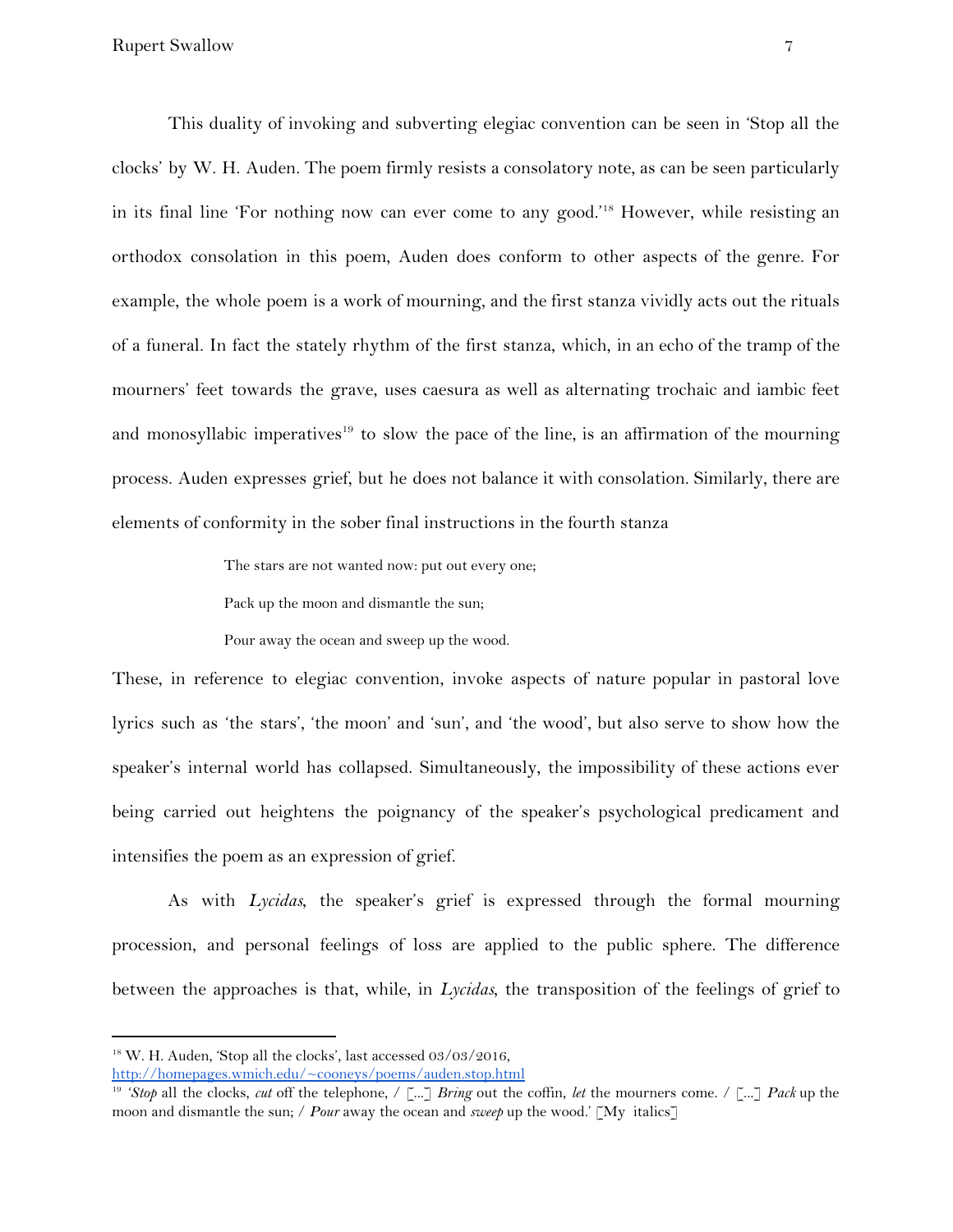Rupert Swallow 8

others constitutes part of the work of mourning and affects a cathartic consolation, in 'Stop all the clocks', the conditional way in which the speaker applies their sense of grief to the wider social sphere, most pathetically in the clause 'let the mourners come', shows the failure of the world to reflect their personal sense of grief, and the failure of the mourning process to offer compensation for the loss. Even in the third stanza, which describes how the deceased quite literally means the world to the speaker, his importance is qualified with 'my', which relates the referents ('my North, my South, my East and West') to the speaker's personal experience of them, rather than metaphorically associating the deceased with those qualities. In 'Stop all the clocks' the failure to involve the rest of society in the speaker's personal rituals of mourning is how Auden resists the 'propensity of the genre to translate grief into consolation',<sup>20</sup> and how he simultaneously expresses that grief; 'the traffic policemen' will not wear 'wear black cotton gloves' but go about their work as if nothing has happened. The aeroplanes circling overhead are not 'moaning' or 'Scribbling on the sky the message He Is Dead' but instead continuing to write their facile advertisements, unknowing and uncaring of the speaker's plight. The balance between grief and consolation is just one elegiac convention which modern elegists do not have to use to make their poetry convincing.

To conclude, while Auden does not use that particular convention he does use others, and exploits the lack of resolution to heighten the pathos of the final line and, in a similar way to tragicomedies such as *Waiting for Godot*, to dramatise the stasis of the speaker's position. 'Stop all the clocks' is, undeniably, 'great poetry'<sup>21</sup>, in T. S. Eliot's sense of the phrase, being

<sup>20</sup> Jahan Ramazani, *Poetry of Mourning: The Modern Elegy from Hardy to Heaney*, (Chicago: University of Chicago Press, 1994), p.3.

<sup>21</sup> T. S. Eliot, 'In Memoriam', *Selected Essays: T. S. Eliot*, (London, Faber and Faber, 1932), p.333.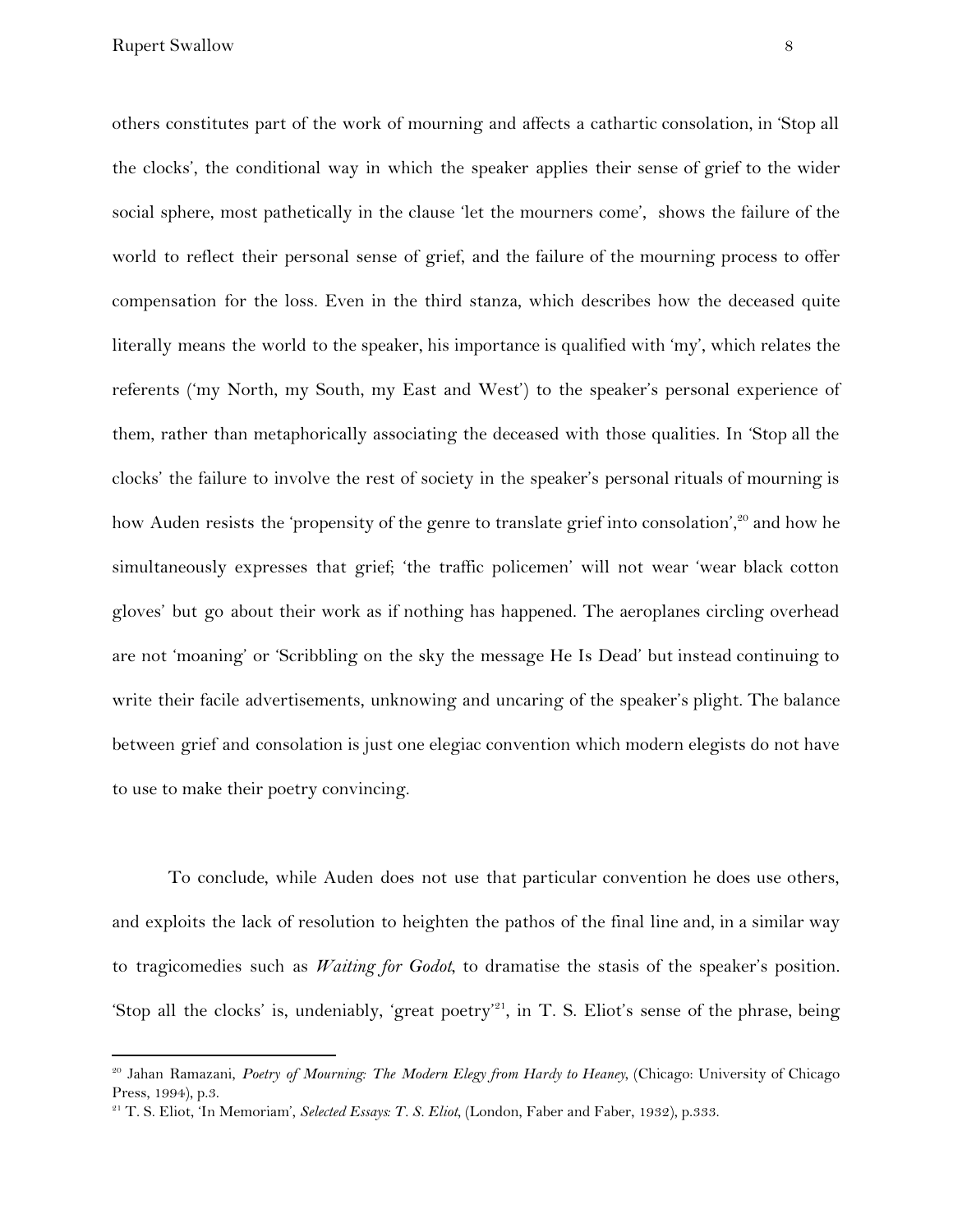'economical of words, a universal emotion related to a particular place'<sup>22</sup> and setting, domestic suburbia, complete with all the trapping of middle-class affluence, dogs, telephones, and pianos which that entails. As a description of a response to loss it affects a compassionate sense of melancholy in the reader, placing it firmly in the genre of elegy, but does so unconventionally, through dramatising the conflict between formal, social customs and the speaker's personal feelings. Historically elegies, such as Milton's *Lycidas*, may have striven to balance grief and consolation, but modern elegy, with a framework of generic conventions already established, does not have to conform to these expectations and actually, in resisting them, presents as complete a response to loss as a more conventional elegy.